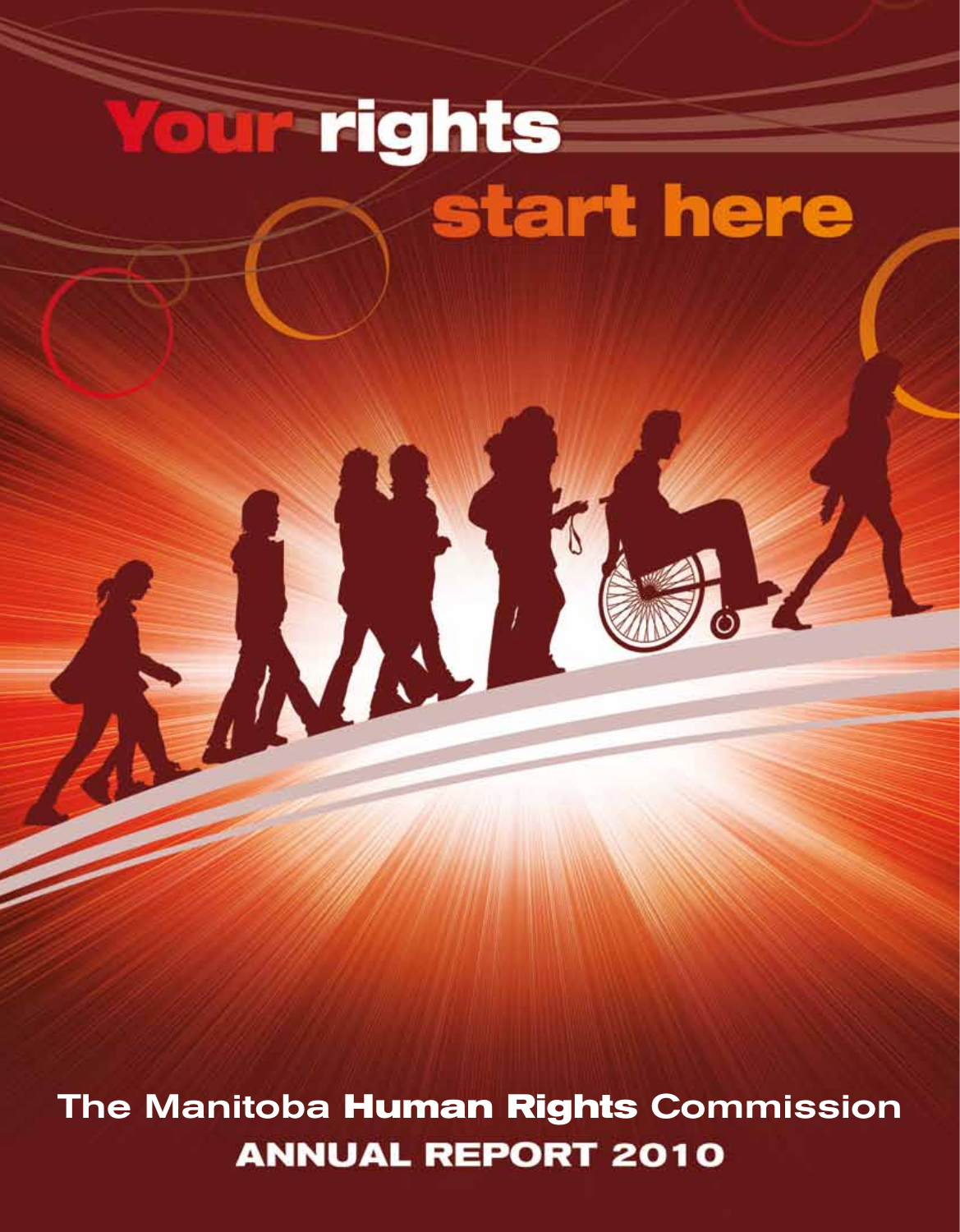## Your Human Rights in Manitoba

The underlying principle of the *Human Rights Code* (Manitoba) is the recognition of the individual worth and dignity of every person.

Discrimination under *The Human Rights Code (The Code)* is treating someone differently, to their disadvantage and without a valid reason or failing to take steps to accommodate special needs that are based on protected characteristics. *The Code* prohibits unreasonable discrimination in areas such as employment, housing, public services or contracts, and signs and notices.

*The Code* prohibits unreasonable discrimination on the following grounds, called "protected characteristics:"

- • Ancestry
- Nationality or national origin
- Ethnic background or origin
- • Religion or creed, or religious belief, religious association or religious activity
- • Age
- Sex, including pregnancy, or gender identity
- • Gender-determined characteristics
- • Sexual orientation
- • Marital or family status
- • Source of income
- Political belief, political association or political activity
- Physical or mental disability

Members of other historically disadvantaged groups, not listed in this section of *The Code* may also be protected.

In determining whether discrimination has occurred, it is the effect, not the intention that counts.

Most employers, landlords or service providers that are located in Manitoba are regulated by provincial law and so are bound by Manitoba's *Human Rights Code*. Other private businesses, such as airlines, banks, and telecommunication enterprises, as well as the federal civil service and many First Nations governments and organizations, however, are regulated by federal law. Complaints against them must, therefore, be filed with the Canadian Human Rights Commission under federal human rights law.

*The Human Rights Code* is a special law that overrides other provincial laws.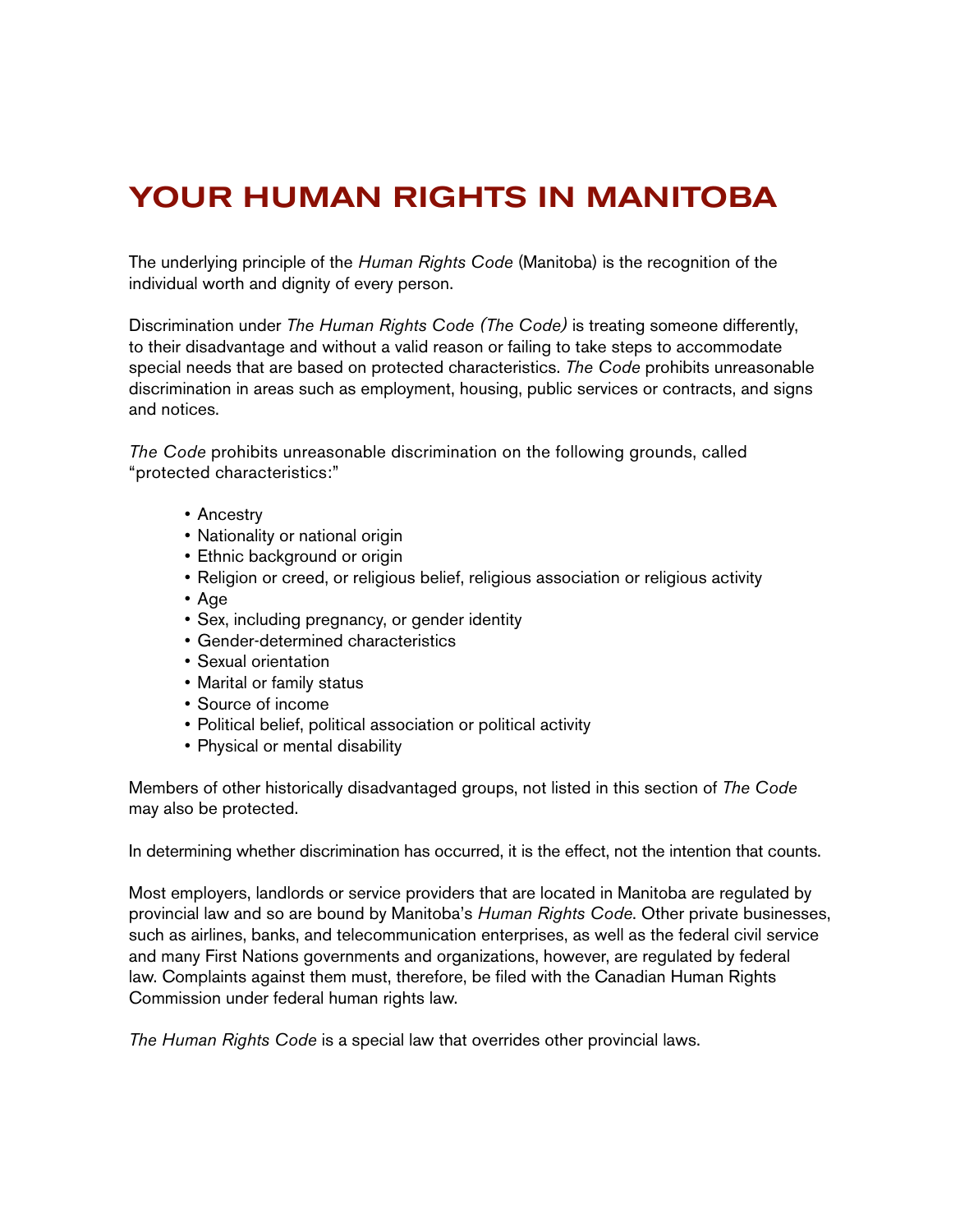

#### **ATTORNEY GENERAL MINISTER OF JUSTICE**

Room 104 Legislative Building<br>Winnipeg, Manitoba, CANADA<br>R3C 0V8

His Honour The Honourable Phillip S. Lee Lieutenant-Governor of Manitoba

Sir:

May it please your Honour, it is my pleasure to present to you, the Annual Report of The Manitoba Human Rights Commission for the year 2010.

Respectfully submitted,

Huon donond

Andrew Swan Minister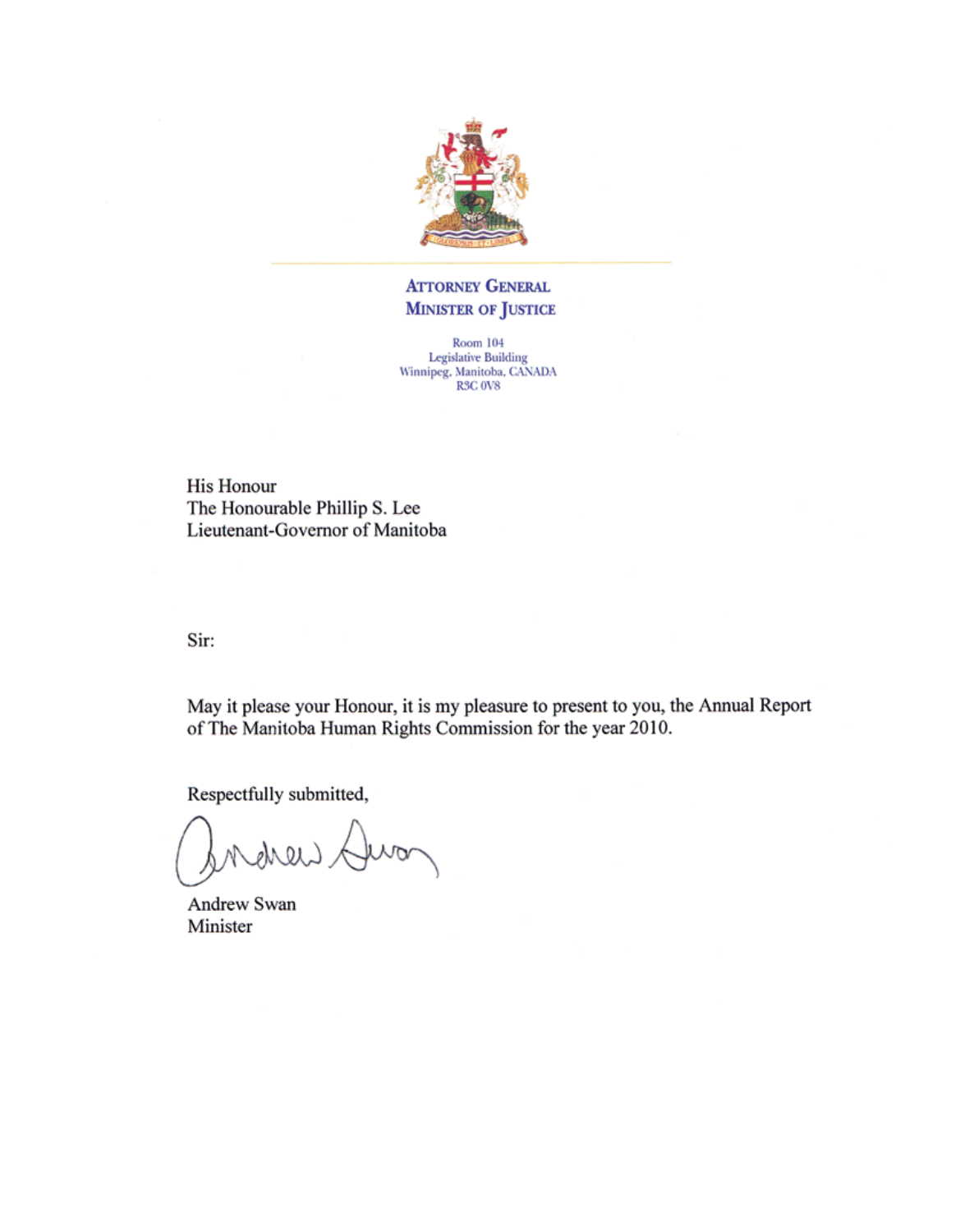THE MANITOBA<br>**HUMAN RIGHTS**<br>COMMISSION LA COMMISSION DES<br>DROITS DE LA PERSONNE DU MANITOBA

The Honourable Andrew Swan Minister of Justice and Attorney General Legislative Building Winnipeg, MB R3C 0V8

Sir:

We are pleased to forward to you, the Minister responsible for administration of The Manitoba Human Rights Code, the Annual Report of the Manitoba Human Rights Commission for the calendar year ending December 31, 2010.

eny M. Hoode

Jerry Woods Chairperson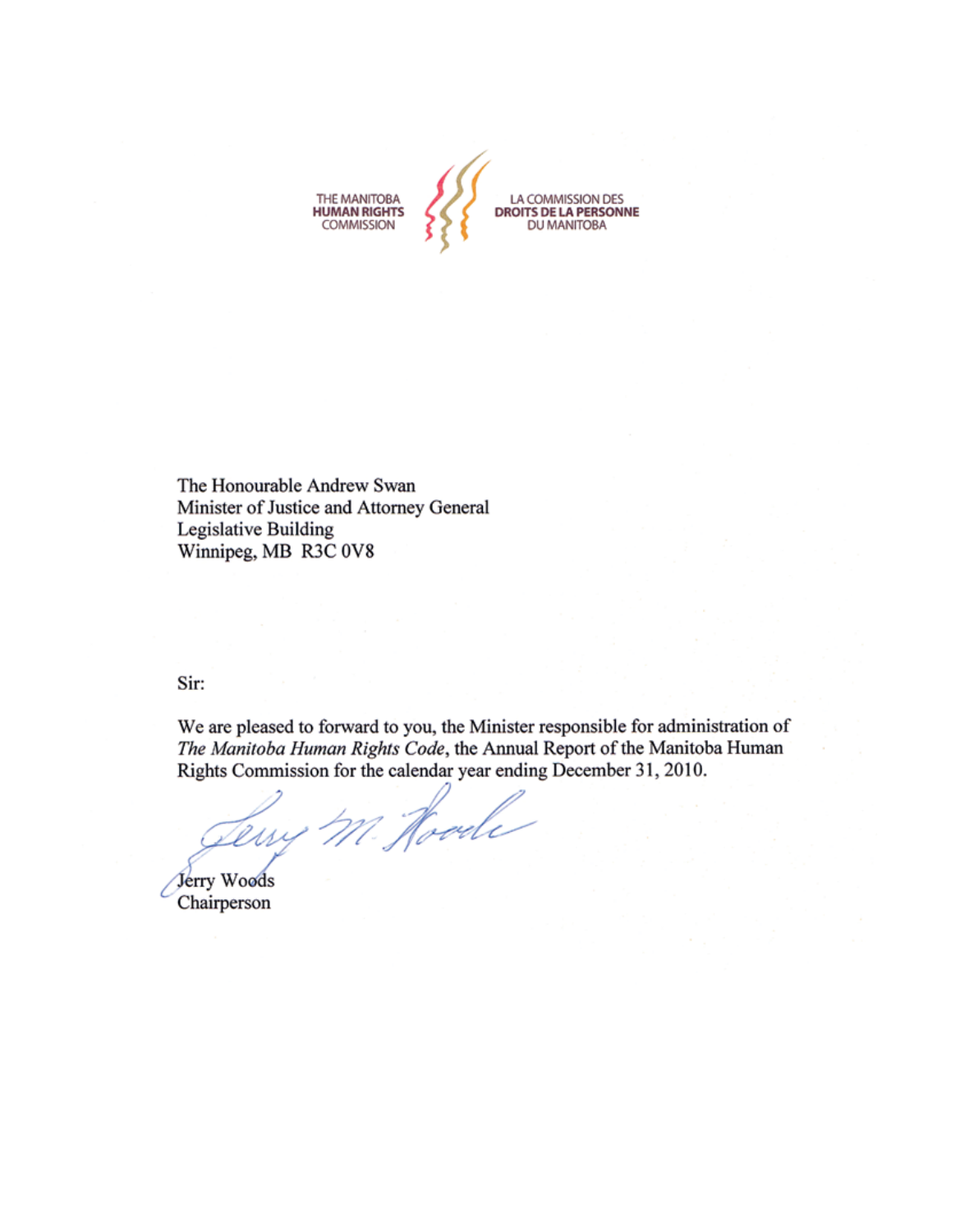## **TABLE OF CONTENTS**

| Awareness of Human Rights                                                |  |
|--------------------------------------------------------------------------|--|
| Report from the Executive Director -                                     |  |
|                                                                          |  |
| Manitoba Human Rights Commission<br>Annual Report 2010 French Summary 10 |  |
|                                                                          |  |
|                                                                          |  |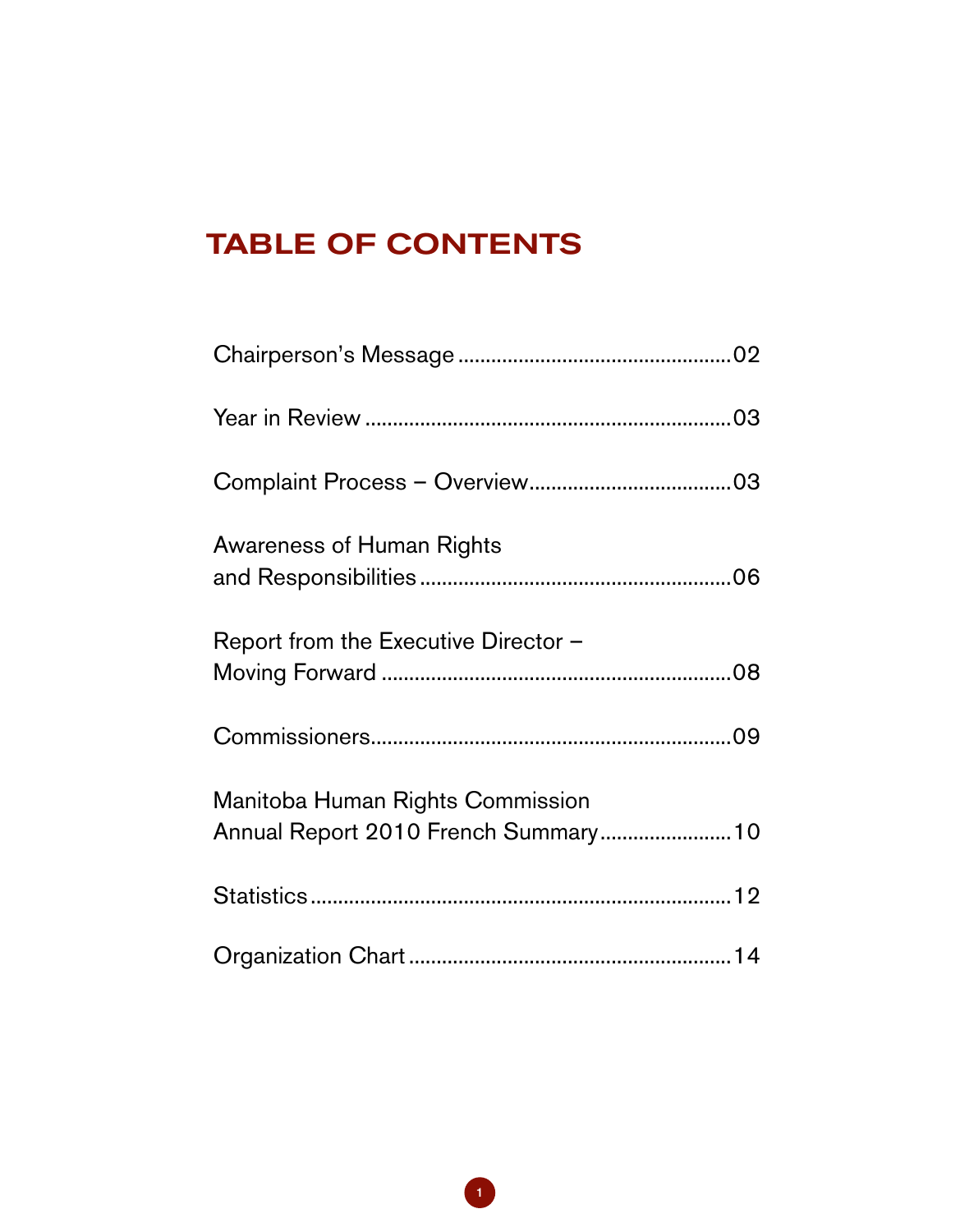

## Chairperson's **MESSAGE**

I am pleased to write that 2010 was a year of accomplishments at the Manitoba Human Rights Commission.

At the centre of the Commission's work is receiving and resolving discrimination complaints. I would like to recognize and thank the staff for their dedicated efforts in mediation, investigation, intake and administration. Their objectivity when dealing with both complainants and respondents should also be noted.

Another, and lesser known part of the Commission's mandate, is to educate and promote human rights.

Awareness also means keeping in touch with the community and forging partnerships with those groups and agencies who share the goal of promoting and protecting human rights. Our partners include the University of Winnipeg, the Canadian Human Rights Commission, the Office of the Ombudsman, the Children's Advocate, the Manitoba Association for Rights and Liberties and most recently, the Treaty Relations Commission of Manitoba.

Our latest partnership with the Treaty Relations Commission of Manitoba is the first of its kind in Canada. The Manitoba Human Rights Commission is very aware of the many unique difficulties First Nations and other Aboriginal people face. As a first step, a "Think Tank" (Widokodadiwin-We All Work Together) was held with community leaders to discuss and consider Human and Treaty Rights in Manitoba.

It is always an honour to be asked to speak on human rights. I was extremely proud when I was asked to address the first class of students enrolled in the Bachelor of Arts Degree in Human Rights and Global Studies at the University of Winnipeg. These students will be the next major players in the evolution of human rights in Canada and around the world.

I strongly believe that confronting discrimination in our complaint process, recognizing our responsibility to develop educational workshops, building on partnerships, and increasing human rights awareness will result in a change of attitude, and incidents of discrimination and harassment will diminish in future generations.

#### Jerry Woods

*Chairperson, Manitoba Human Rights Board of Commissioners*

*"You are on a path which follows the celebrations and struggles of human rights. Recognize past failures and strive to correct them. Embrace today's successes and find strength in them. Look to the future and determine how you can influence the evolution of human rights that will benefit generations to come. For the cause of human rights and the protection of mother earth, you are our champions, our warriors and our future leaders."* 

#### *Jerry Woods*

*May 2010 at the inauguration ceremony recognizing the first students to enroll in the Bachelor of Arts in Human Rights and Global Studies Degree Program*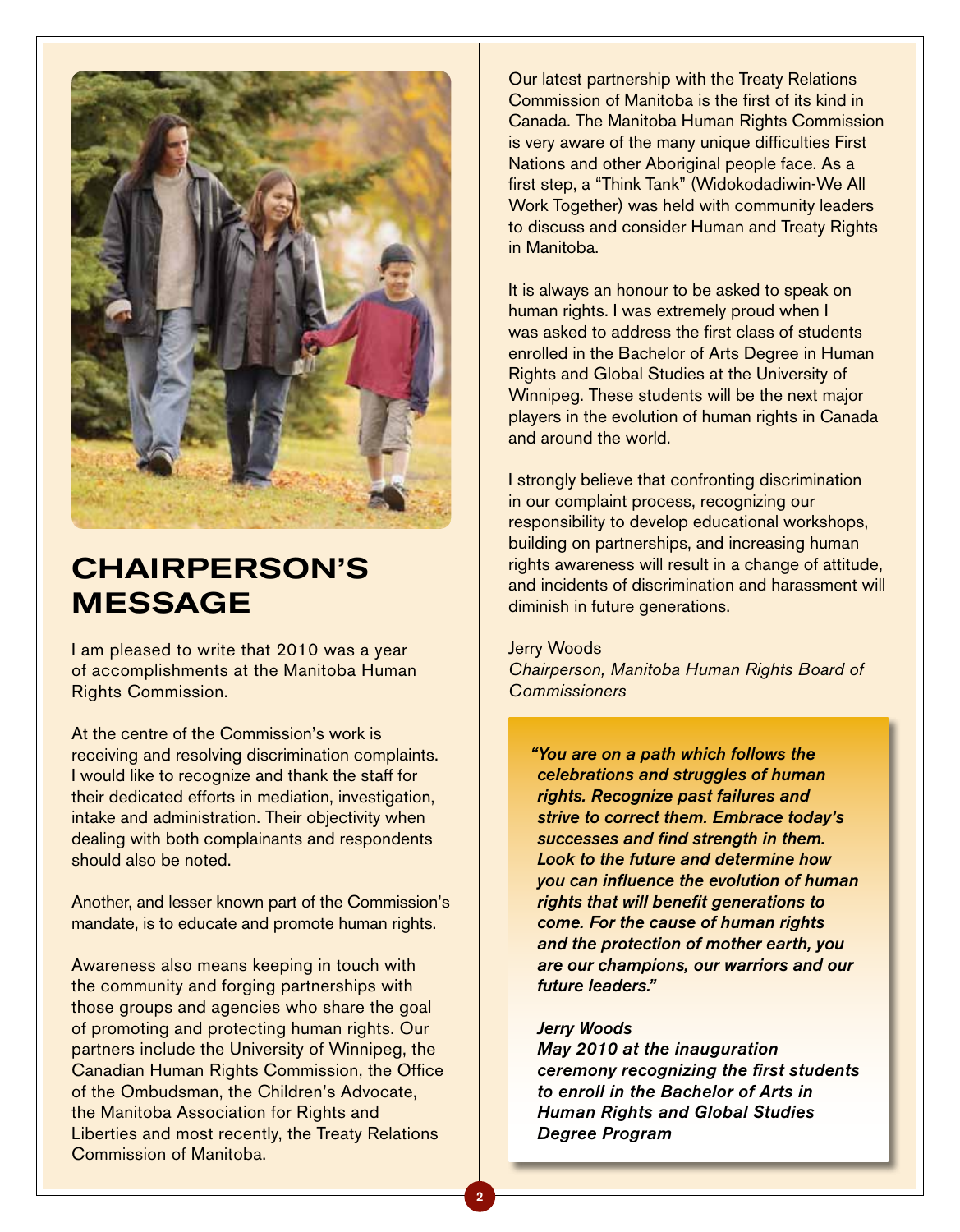## Year in Review

The Manitoba Human Rights Commission is authorized to mediate and investigate complaints of discrimination, to refer matters to adjudication, to educate the public and promote human rights.

#### *2010 Highlights*

- • Following a complaint of systemic *discrimination and a successful human rights mediation, Winnipeg City Council's Public Works Committee approved a plan allowing people with Alzheimer's disease and other forms of dementia to use Handi-Transit.*
- An individual complaint with a systemic *resolution involved changes to a Manitoba health care policy, which has resulted in more family members receiving funds when providing non-professional home care services.*
- 44 per cent of complaints closed during *the year were settled through mediation with most matters resolved, on average, in three months.*
- The Commission launched two new websites: *The Manitoba Human Rights Commission (manitobahumanrights.ca) and Manitoba Class Action (manitobaclassaction.com)*
- By observing trends in human rights *complaints, the Commission was able to discern what further human rights education was required. A seminar dealing with mental health issues in the workplace was designed in 2010.*
- **The Commission held its 10<sup>th</sup> Youth Awareness** *Conference and invited the leaders of Craig and Marc Kielburger's "Me to We" organization to lead the afternoon session.*
- • The Manitoba Human Rights Commission, *the Treaty Relations Commission of Manitoba, and the Canadian Human Rights Commission forged a unique collaboration to raise awareness of Human and Treaty Rights in Manitoba.*
- Noting an increase in the number of *complaints of discrimination in the workplace based on pregnancy, a new guideline for parents and pregnant women was published and available online.*
- Manitoba was one of the first Commissions *in Canada to publish guidelines on discrimination based on gender identity.*

## The Complaint **PROCESS**

#### Intake

The intake staff is often the first contact the public makes with the Manitoba Human Rights Commission. The Commission has intake staff in its Winnipeg, Brandon and The Pas offices.

In 2010 over 4,700 requests for information were dealt with by the intake staff. Approximately 9 per cent of the contacts were matters that directly related to *The Code*, while a further 19 per cent were requests for literature relating to human rights. As a result of these contacts, 428 files were opened.

#### Pre-complaint

Before a formal complaint is filed, the intake staff may recommend pre-complaint mediation, which is a voluntary, without prejudice process. The Commission mediators attempt to resolve an issue prior to the filing of a formal complaint of discrimination. In 2010, 27 matters were resolved successfully using this process.

Area and Ground(s): Alleged discrimination *in rental properties on the basis of source of income*

Background: The complainant said that she *was refused an opportunity to apply for an apartment because she received a disability assistance income.* 

Resolution: The caretaker was contacted and *the woman was invited to apply for the next available apartment.*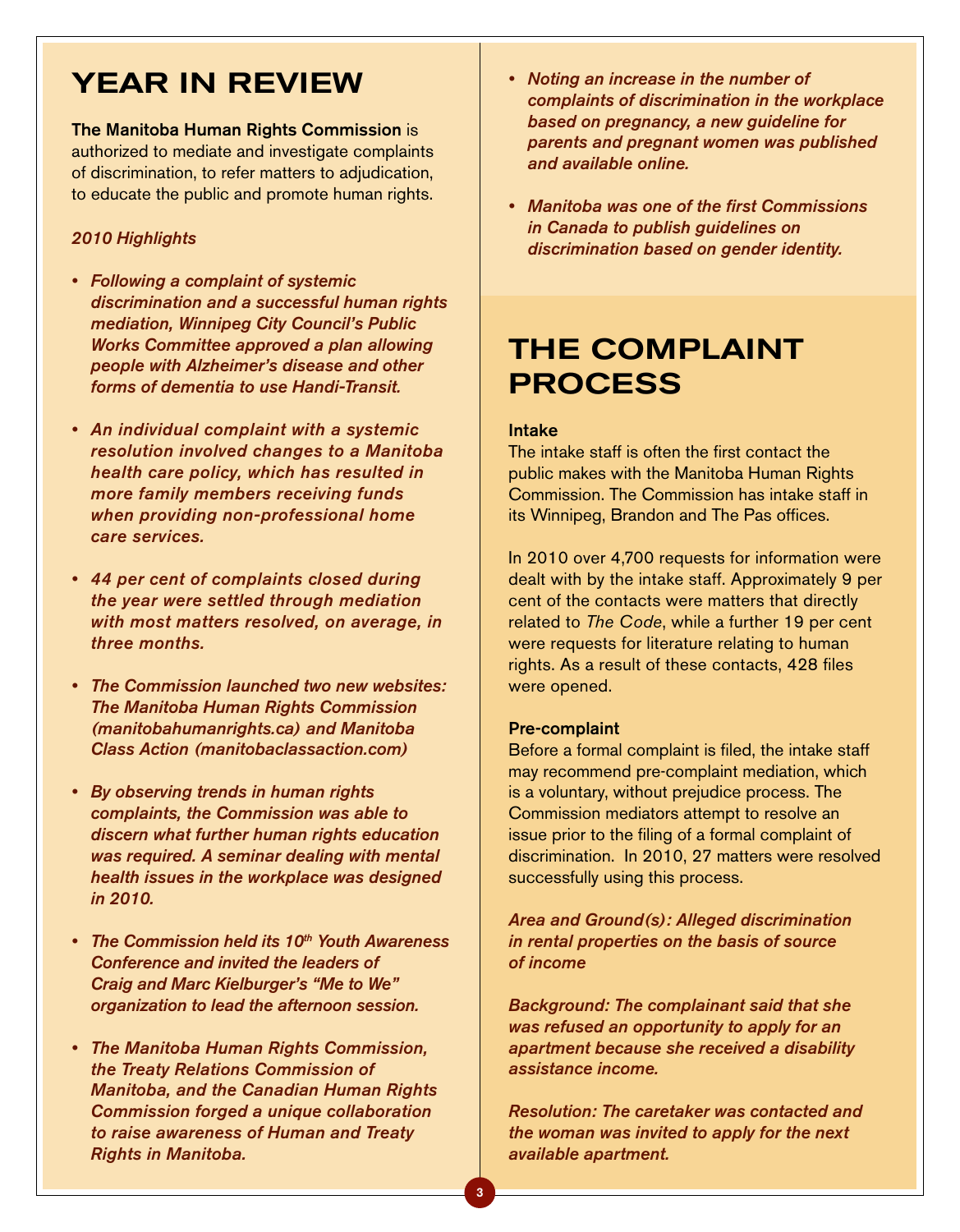#### *Fast Fact*

*The Commission has guidelines for*  landlords and condominium corporations: *You Can Support Human Rights in Rental Housing and You Can Support Human Rights in Condominium Housing.*

#### **Mediation**

If a formal complaint is filed, complainants are advised that the Commission offers mediation as an option for the parties to consider before or during an investigation. It is important to note that during mediation at these stages of the process, no assessment or decision about the complaint is made. At times, a mediated settlement can achieve more, from the perspective of the complainant, than a public hearing.

In 2010, 179 files were assigned to the three staff mediators and 71 complaints were resolved successfully either at the pre-investigation stage or during the investigation. Of these successful resolutions, 55 were resolved in pre-investigation and 16 during the investigation.

Area and Ground(s): Alleged discrimination in *employment based on sex, including pregnancy and circumstances related to pregnancy.* 

Background: The complainant is an instructor. *After her maternity leave she contacted her employer regarding her return to work, but after several attempts, she did not receive a reply.* 



Resolution: After pre-investigation mediation *took place, the complainant received \$10,000 in general damages.* 

#### *Fast Fact*

*A noticeable upward trend is emerging in the number of complaints based on pregnancy in employment. In 2008, 36 per cent of complaints based on sex were pregnancy related. In 2009, this increased to 67 per cent. In 2010 the percentage is almost 50 per cent.* 

#### Investigation

Each complaint that is not resolved in the mediation process is assigned to the eight person investigation team.

Before an investigation begins a preliminary assessment may be done to determine if the complaint, as filed, is within the jurisdiction of the Commission and/or whether the complaint or complainant has disclosed a reasonable ground to support the alleged contravention of *The Human Rights Code.* This Preliminary Assessment report is sent to the Board of Commissioners with a recommendation.

Complaints are investigated in an impartial manner. The investigator interviews witnesses and obtains documents and information to thoroughly explore the positions of both parties. A formal report called an Investigation Assessment Report, including a recommendation, is written for consideration by the Board of Commissioners.

In 2010, the investigation team was assigned 177 formal complaints and the team completed Preliminary Assessment Reports (35) or Investigation Assessment Reports (118) on 153 complaints.

*Fast Fact The average length of an investigation, including preparation of the written report, was 8.8 months.*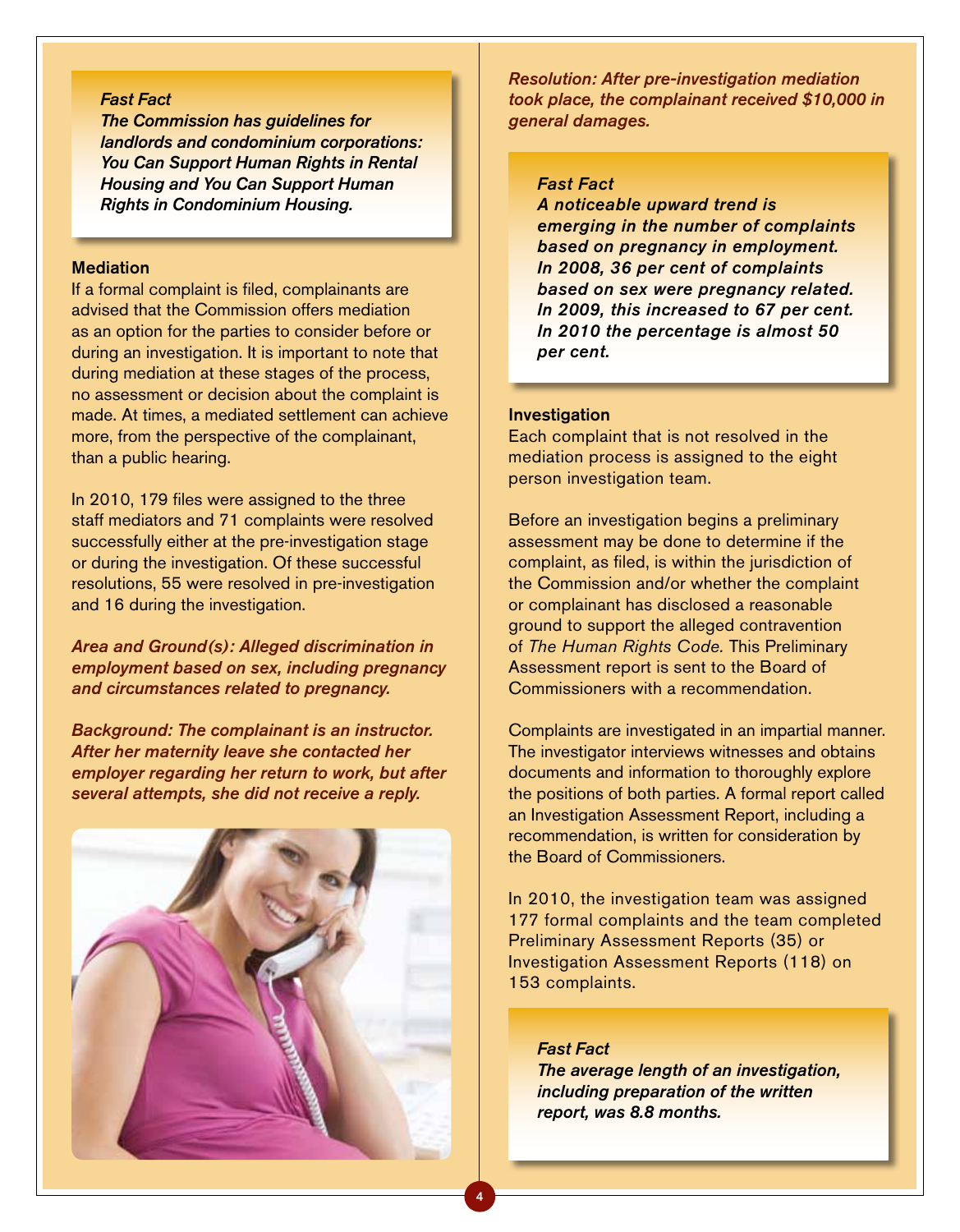#### Withdrawn or Abandoned

The team of investigators and mediators prepared 34 reports with respect to complaints that were either withdrawn or abandoned during 2010.

#### **Dismissed**

Where there is insufficient evidence to support a complaint, or no contravention of *The Code* is found, or the Board is satisfied that the complaint is frivolous or vexatious, the Board will dismiss it. Once a case has been dismissed it does not go any further.

In 2010, 122 complaints were dismissed by the Board.

Area and Ground(s): Alleged discrimination in *employment based on disability* 

Background: The complainant believed that *the Respondent discriminated against her in her employment on the basis of her physical disability (injured right arm, wrist and shoulder) and failed to reasonably accommodate her special needs.* 

*The Respondent stated that it offered the Complainant two opportunities to return to work on modified duties but they were unsuccessful. It took the position that it accommodated the Complainant to the point of undue hardship.* 

*The evidence was that the Respondent's process of determining an appropriate accommodation for the Complainant was reasonable in that the Respondent thoroughly investigated the Complainant's disabilityrelated needs over a two year period before it terminated her position.* 

Result: Since it appeared that there was *insufficient evidence to substantiate the alleged contravention of The Code, it was recommended that the Board of Commissioners dismiss the complaint.* 

#### Board Directed Mediation

Where the Board finds that the complaint has enough support in the evidence to proceed further and should not be dismissed, it may provide the parties with the opportunity to discuss settlement (board directed settlement negotiations).



In 2010, 31 files were referred to directed mediation and 25 cases were voluntarily resolved at this stage.

#### Area and Ground(s): Alleged discrimination in *employment based on disability*

Background: The complainant is bi-polar, and *after a manic episode was fired from her job. Her employer said that no one was aware of her medical condition. A full investigation took place and the report concluded that the employer ought to have known about the complainant's medical condition and did not meet the obligation to reasonably accommodate their employee.* 

*The Board of Commissioners determined that there was sufficient evidence that directed mediation should be undertaken.* 

Resolution: The parties entered into an *agreement with the woman receiving \$3,500 as general damages and the employer implementing a reasonable accommodation policy provided by the Commission.*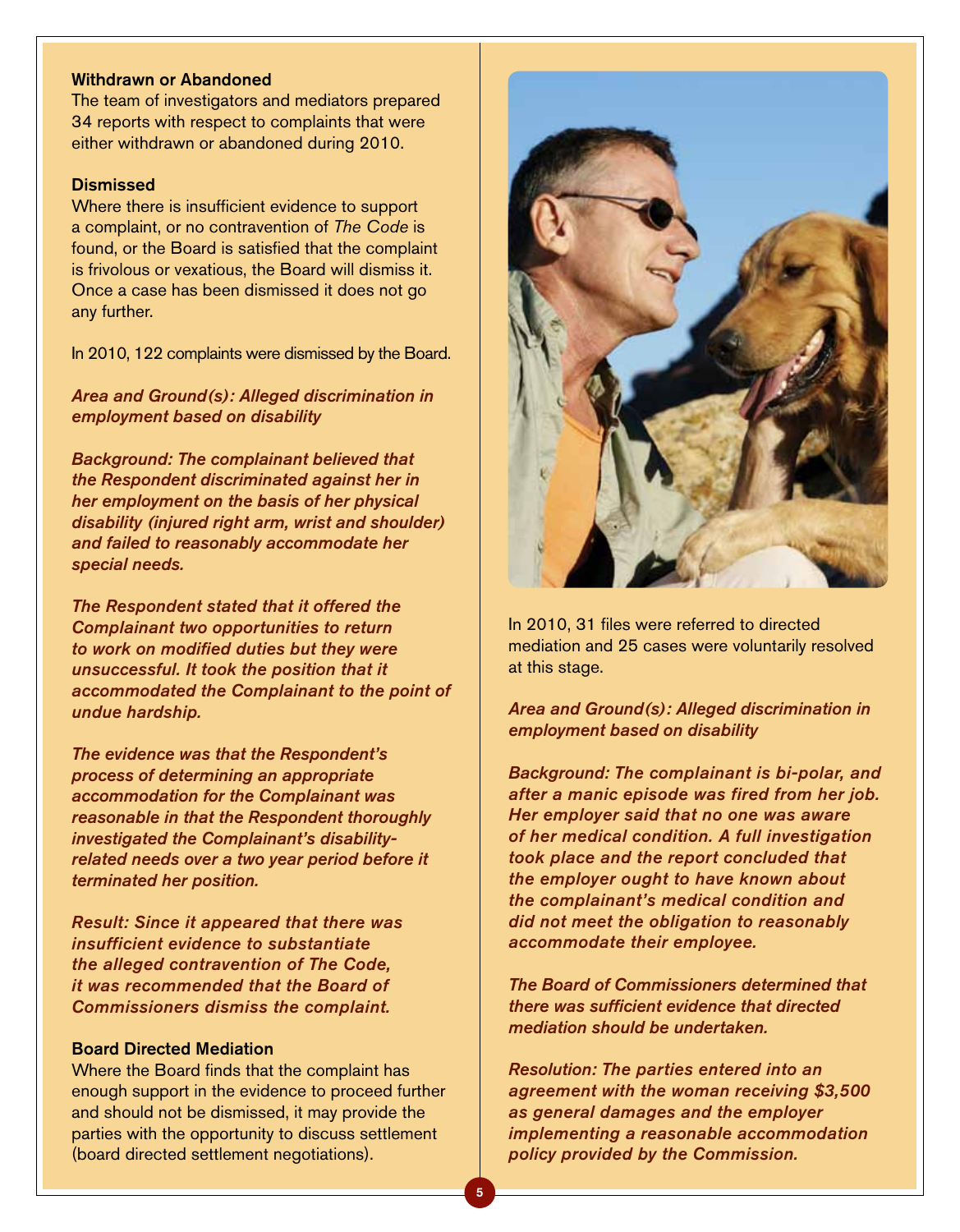

#### *Fast Fact*

*It is estimated that 1 in 5 Canadians will develop a mental illness at some time in their lives. Many more individuals such as family, friends and colleagues are also affected.* 

*- Canadian Mental Health Association*

#### Referred to Adjudication

When the Board directs that mediation should take place, parties are advised that if mediation is not successful, the matter will be sent to adjudication.

In 2010, seven files were referred to adjudication. Two hearings were held in 2010 but the adjudicator has not yet reached her decisions.

#### *Fast Fact*

*The adjudication process is independent of the Manitoba Human Rights Commission. After receiving a request from the Board to appoint an adjudicator, the Minister of Justice selects an independent adjudicator from a list of those appointed under The Code.* 

#### Settled prior to adjudication

The Commission's legal counsel will make a final attempt to settle the matter before adjudication. Five files, which had been referred to adjudication, were resolved by legal counsel in 2010, before the hearing took place.

## Awareness of human rights and **RESPONSIBILITIES**

To protect your human rights you have to understand what they are. The Manitoba Human Rights Commission continues to make human rights education a priority.

In 2010 the Commission published two new guidelines: *Parents and Pregnant Women,* and *Protections from Discrimination Based on Gender Identity; Your Rights, Your Obligations.* 

#### *Fast Fact*

*The Manitoba Human Rights Commission was one of the first commissions in Canada to publish guidelines on discrimination based on gender identity.* 

In response to the growing number of complaints based on mental health issues, the Commission added a new workshop to its education programs. The session deals with such topics as: what a mental disability is under *The Human Rights Code*; what your obligations as an employer are if you reasonably believe an employee may have a mental illness; what information is needed from medical practitioners; and the benefits of having a policy on reasonable accommodation.

Area and Ground(s): Alleged discrimination in *employment based on disability* 

Background: In 2006 the complainant was *rehired by a company that he had worked for*  from 1995-2004. The following year he was *relocated to Winnipeg and held a director position. He was subsequently diagnosed with anxiety and a panic disorder and first went on short-term disability and then long-term disability. When he was prepared to return to work, however, his employer terminated his employment.*

Resolution: This matter was resolved with *a settlement agreement. The complainant*  received \$31,667 in general damages, \$3,400 *for legal costs and a letter of reference.*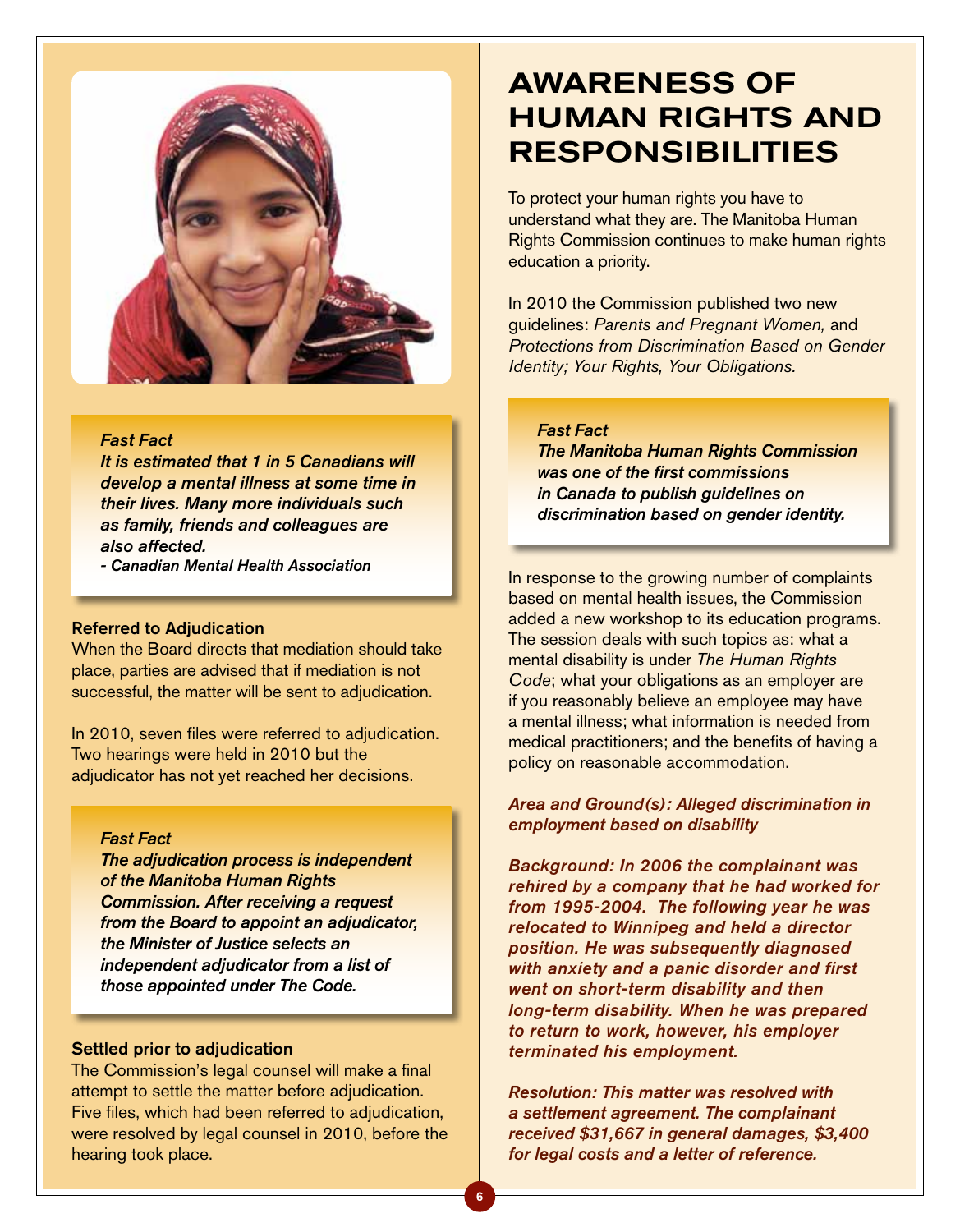#### *Fast Fact*

*Over 200 employers, supervisors, human resource specialists and other interested people attended the Commission's seminars and workshops in 2010.* 

The Commission is pleased to be involved in the Entry Program, developed by the Manitoba Government to streamline/centralize settlement services to newcomers.

The Commission's Outreach and Liaison Officer delivered two human rights presentations a month with over 70 participants at each session, reaching almost 2,000 newcomers this year.

### *Fast Fact*

*The Commission continues to expand its community activities and made public presentations to almost 3,000 people.* 

Educating youth about human rights and responsibilities continues to be an important component of the Commission's education programs.

At the heart of the youth initiative, are the Commission's youth awareness conferences.

The Commission celebrated its 10th year of youth conferences by inviting the "Me to We" youth leaders to speak with Manitoba students. In an energetic afternoon interactive session, the leaders encouraged students to be part of change. "Me to We" is the social change organization created by Craig and Marc Kielburger. The *Learn 2 Lead* Conferences took place in Winnipeg and in Brandon.

*Fast Fact*

*Almost 300 students and teachers registered at the human rights youth conferences in Brandon and Winnipeg in 2010.* 

The Commission launched its new Manitoba Class Action website to help students get involved in human rights and learn more about Manitoba's *Human Rights Code*.

*Achieving equality doesn't always mean treating everyone the same way.* 

*A good example of this was accepting turbans as part of the RCMP uniform for members of the Sikh community. More on this human rights event, which took place on March 15, 1990, and many more, can be found on Manitoba Class Action, one of the Commission's websites. (manitobaclassaction.com)*

Many human rights issues come to the public's attention when the media carries a specific story. This, in turn, gives the Commission the opportunity to educate on rights and responsibilities. An example in 2010 was human rights protections for nursing mothers.

#### Issue: Breast Feeding in Public

Situation: Although this is not news, *nor groundbreaking, there is a lack of understanding of the human rights protections for breast feeding mothers.*

Reality: It is discriminatory to ask a nursing *mother to stop, to move to another place or to be more discreet. The right to breastfeed falls squarely within Manitoba's human rights legislation. In Manitoba, women are protected from discrimination and harassment because of sex, including pregnancy, the possibility of pregnancy or circumstances related to pregnancy. This includes breastfeeding. Women and children would also be protected under the family status provisions of The Code.*

Best Practice: When a patron is "offended" *by a woman breastfeeding, it is better to deal with that person and not the nursing mother. Being "offended" by a mother who is breastfeeding is an archaic view, reflecting an attitude that is inconsistent with human rights laws and decisions.*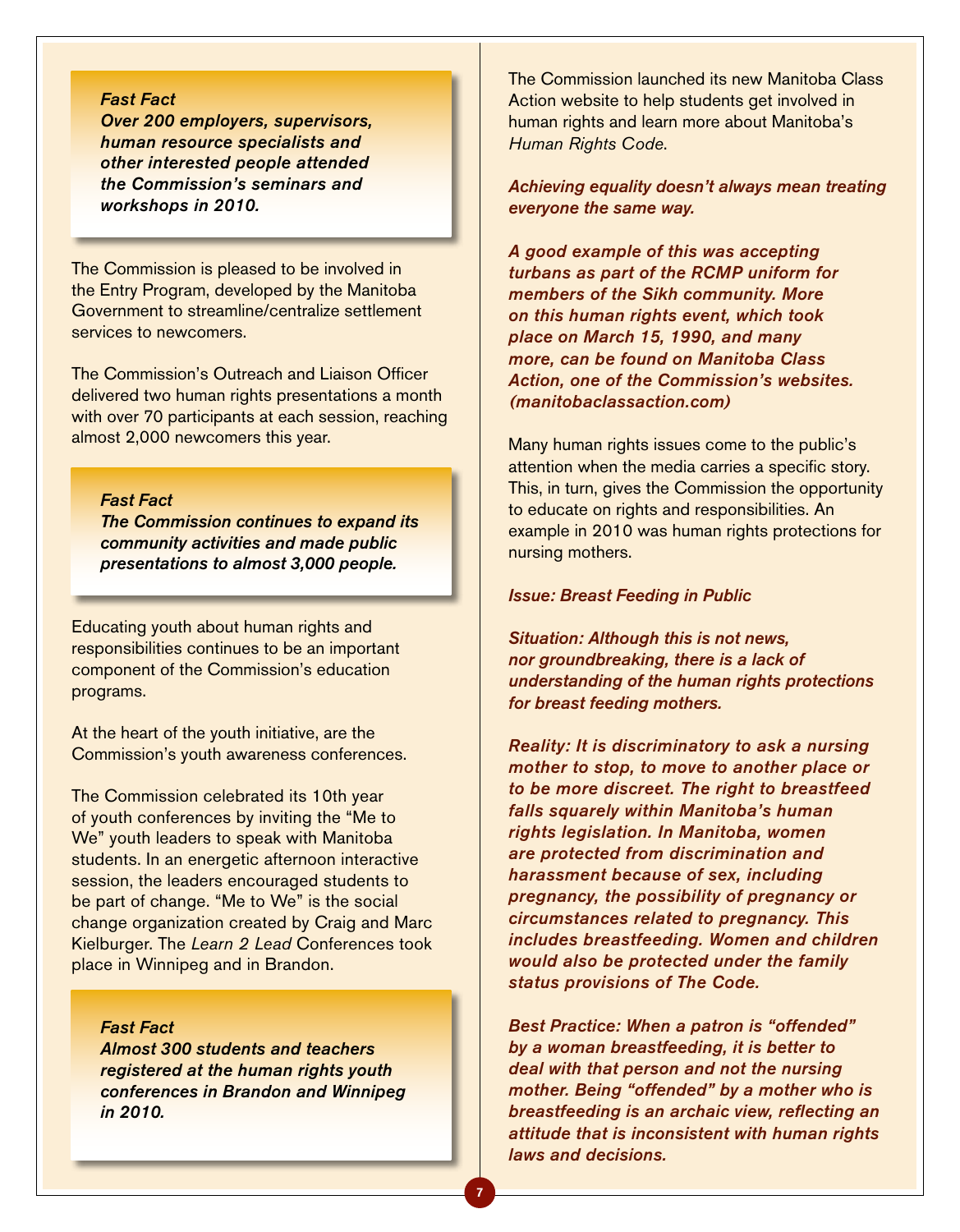Each year the Manitoba Human Rights Commission and its partners, the Canadian Human Rights Commission and the Manitoba Association for Rights and Liberties recognize individuals or groups who have promoted respect for human rights and fundamental freedoms.

The Human Rights Commitment Award of Manitoba, focused on an individual or a group who had advanced human rights through the arts. Two recipients were honoured.

Ernesto Griffith and Winston Moxam of Winesto Films Incorporated received the Commitment Award for the film, "Billy".

The Manitoba Theatre for Young People, also received the Commitment Award for the achievement of promoting human rights and social transformation for almost 30 years.

The recipient for the Sybil Shack Human Rights Youth Award was the leadership team of Voices: Manitoba's Youth in Care Network for their "Free Hug Day Campaign."

## Report from the Executive DIRECTOR -Moving forward

Looking to future, the Commission has set goals and objectives for the coming year and beyond.

The Commission will be looking into ways of integrating social networking into its communications strategy. This is an opportunity to reach a much broader and more diverse audience while also increasing the Commission's visibility among the public. It is indisputable that social networking is now the preferred method of communication among youth, and educating youth about human rights and responsibilities continues to be an important component of the Commission's education programs.

Noting a need for information on mental illness in employment, employment equity programs, and the rights and responsibilities of landlords and condominium corporations, the Commission will look at adding these topics to its education programs.

The Commission will also work to create greater efficiencies and improve service to the public in relation to its complaint processes. The triage system will be enhanced so that systemic issues are identified during the complaint drafting process. We will also work to reduce the length of time required for formal complaints to be assigned to mediators and to reduce the length of time required for investigations.

The Commission will return to the Racialized Communities and Police Services Project (RCAPS) with a final community consultation with the original participants in this research study. The final report will establish if there has been a change in the relationship between the communities and the Winnipeg Police Service. Appropriate recommendations will follow.

One of the Commission's greatest strengths is the quality of its staff. Although we refrain from using terms like "Genius Bar", our staff does amazing work and I would like to express my personal thanks for their efforts and acknowledge those who have left the Commission. We will miss the analytical skills and the expertise of Debra Beauchamp, our program and policy analyst who retired from the Commission. We also said goodbye to Jackie Gruber who has moved on to the University of Manitoba and was instrumental in developing the Commission's successful mediation programs. Two of our investigators have also moved on; Susan Joanis left Manitoba and Rene Linklater returned to University. Lara Badmus and Judy Davies worked on a casual basis as investigators, and they, too, have undertaken new opportunities. And, Sarah Lugtig, the Commission's first in-house counsel, accepted a secondment opportunity with Civil Legal Services. They will all be missed by their former colleagues at the Commission.

Dianna Scarth *Executive Director*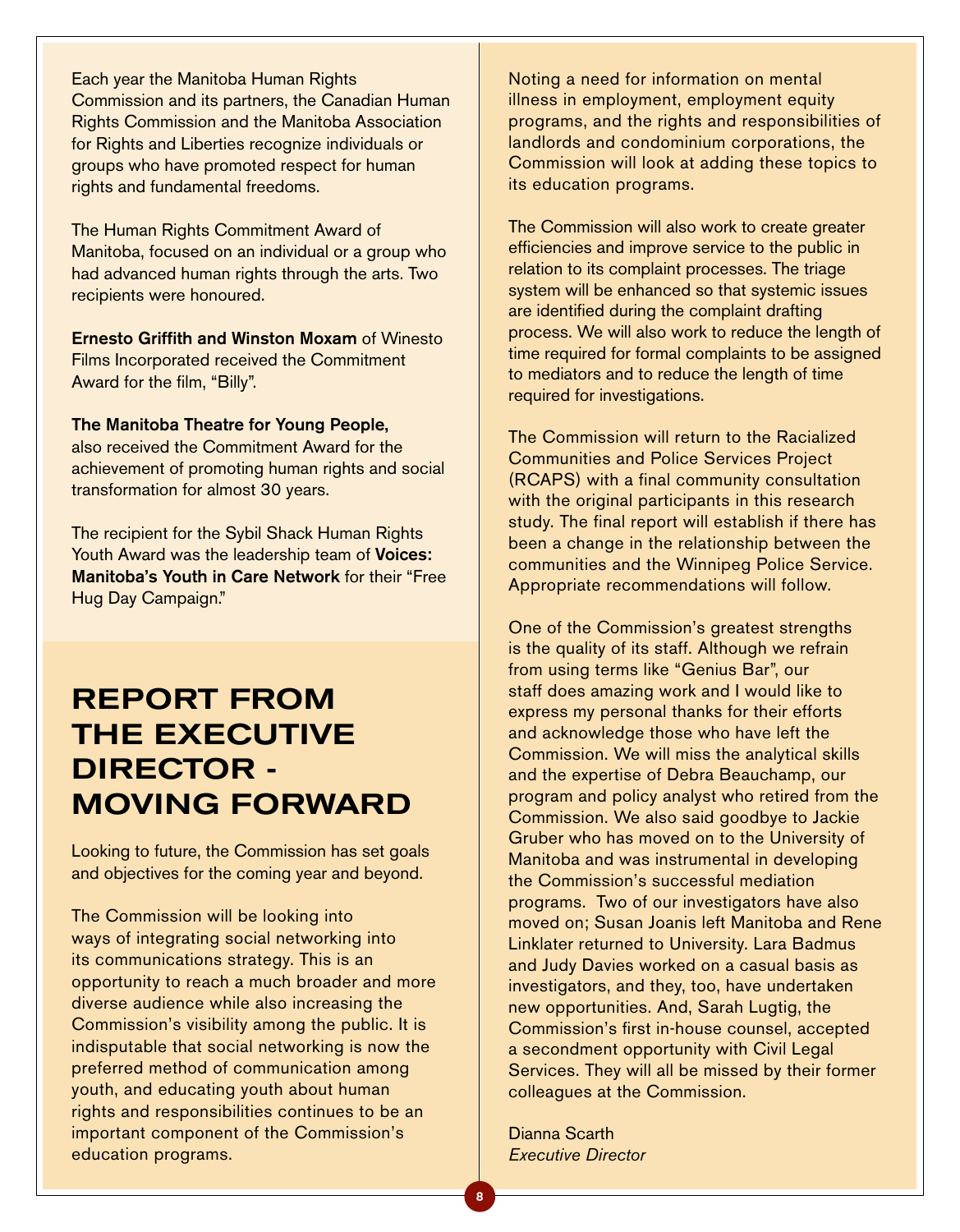## **COMMISSIONERS**

#### **Chairperson**

Jerry Woods is a proud member of the Couchiching First Nation and hosts all the Commission's youth conferences. His background in the labour movement and his expertise as a negotiator serve him well as a strong advocate for Aboriginal employment and human rights issues. He continues to work in the community as an activist and strives for equitable outcomes with a dedication to improving the quality of life for all people. Jerry's passion is golf, and his joy is his family, wife Cathy, their six children, and ten grandchildren.

#### Vice-Chairperson

Yvonne Peters has a Bachelor of Arts and a Bachelor of Law from the University of Saskatchewan and a Bachelor of Social Work from the University of Regina. She practices equality rights law in Winnipeg, providing legal consultation and advice. She also serves as the Project Manager for the birth centre being developed by the Winnipeg Regional Health Authority and the Women's Health Clinic. Her community work includes serving on the Council of the Manitoba Bar Association and the Board of Directors of the International Association of Assistance Dog Partners.

#### **Commissioners**

Robin Dwarka is the Director of Finance for Legal Aid Manitoba. She is a Certified Management Accountant (CMA) and has a Bachelor of Commerce (Honours) from the University of Manitoba. Robin is a founding member of the Manitoba Pan Handlers, a local steel band. She is actively involved with Anansi, a school for the performing arts to promote the Caribbean culture through dance, music and drama to youth in Winnipeg. Robin was the Secretary/Treasurer for the Manitoba Association for Rights and Liberties (MARL) until June, 2010.

**Elliot Leven** is a lawyer by profession and his preferred areas of practice are labour and employment law and Aboriginal law. He is an active member of Winnipeg's gay and Jewish communities. He is the President of the Community Unemployed Help Centre, a member of various Law Society of Manitoba committees, and on the Board of the Manitoba Council of Administrative Tribunals (MCAT).

**Sheena Rae Reed was born and raised in Flin** Flon and her love of the North resulted in her returning to her hometown after receiving her Arts Degree from the University of Manitoba and studying two years of law. Today she works with Child and Family Services for the Government of Manitoba. For the last seventeen years Sheena has coached girls' gymnastics and has been involved in Big Brothers/Big Sisters. She is also a Board Member of the Northern Women's Resource Centre in Flin Flon, the Vice-President of the Flin Flon Friendship Centre's Board of Directors and the Past President of the Manitoba Association of Friendship Centres.

Ajit Kaur Deol, O.M. has a Bachelor of Arts (Honours) and a Master of Arts from the University of Toronto. She was a teacher in Winnipeg for many years. Ajit is credited with developing the Caroline McMorland School for the mentally disabled in Ontario, where she was Principal. In 1985-86, she was the first woman President of a Sikh Gurudwara (temple) in North America. Ajit is a recipient of the Order of Manitoba and the Queen Elizabeth II Golden Jubilee Medal and has been on the Board of Directors of countless organizations and is currently a member of the Advisory Committee Punjab Foundation, Boards and Commissions, and a Director on the Board of the Seven Oaks School Education Scholarship Foundation.

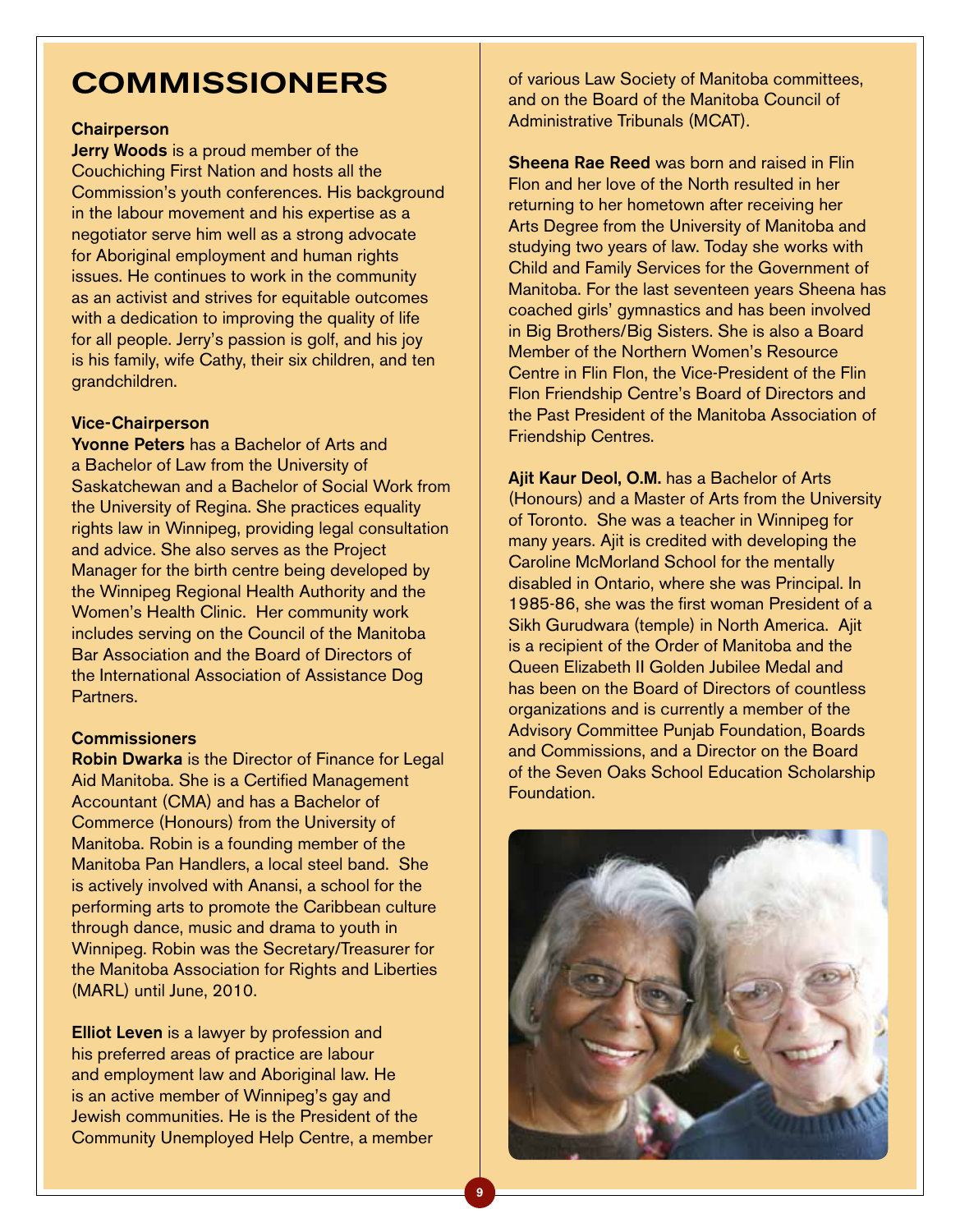

Joan Hay has lived in Winnipeg's inner city for over twenty years. Joan co-hosts a radio show called "Inner City Voices" on CKUW, the University of Winnipeg's community station, and is the founding member and Past President of the Inner City Aboriginal Neighbours (I-CAN) group. She also is involved with many inner city boards and committees and currently works at the Ma Mawi Wi Chi Itata Centre Inc. as a Community Helper/ Emergency Services Worker. Joan is of Ojibwe/ Dakota descent from Waywayseecappo First Nation in Manitoba.

Leo Aniceto is a staff lawyer for Somerset Law Office, Family Unit, Legal Aid Manitoba. Prior to this, he practiced on his own for about five years helping clients in the areas of family law, criminal law, child protection and real estate. Leo has three children. He is a member of the Filipino community and enjoys helping fellow Filipinos with their legal problems whenever he can.

Karen Banuga is a Research/Copyright Officer and Access and Privacy Coordinator for the Assiniboine Community College. She has a Bachelor of Arts Degree from Brandon University and is a member of the Islamic Community. Karen is a strong advocate of women's rights and is an active member of the Manitoba Government Employees Union and Chief Steward. She loves to travel and finds it helpful in understanding other cultures and belief systems. Karen is married with four children.

## Résumé en français du rapport annuel de 2010 de la **COMMISSION** des droits de la personne du **MANITOBA**

La Commission des droits de la personne du Manitoba a connu beaucoup de succès en 2010. Ses tâches principales comprennent la réception et le règlement des plaintes de discrimination. Elle a également pour mandat, bien que ce soit moins connu, de promouvoir les droits de la personne et d'éduquer le public en la matière.

#### Faits saillants en 2010

- Par suite d'une plainte de discrimination systémique et après un processus de médiation réussie portant sur les droits de la personne, le comité des services publics de la Ville de Winnipeg a approuvé un plan pour permettre aux personnes atteintes de la maladie d'Alzheimer et d'autres formes de démence d'utiliser les services de transport adapté (Handi-Transit).
- Une plainte individuelle qui a mené à une résolution systémique concernait une modification de la politique des soins de santé du Manitoba. Désormais un plus grand nombre de membres d'une famille pourront bénéficier d'une rémunération quand ils fournissent des services de soins à domicile non professionnels.
- Cuarante-quatre pour cent des plaintes traitées au cours de l'année ont été réglées au moyen de la médiation, et ce, dans l'espace de trois mois en moyenne.
- La Commission a lancé deux nouveaux sites Web : la Commission des droits de la personne (http://manitobahumanrights.ca/index.fr.html) et Manitoba Class Action (manitobaclassaction. com) (en anglais seulement).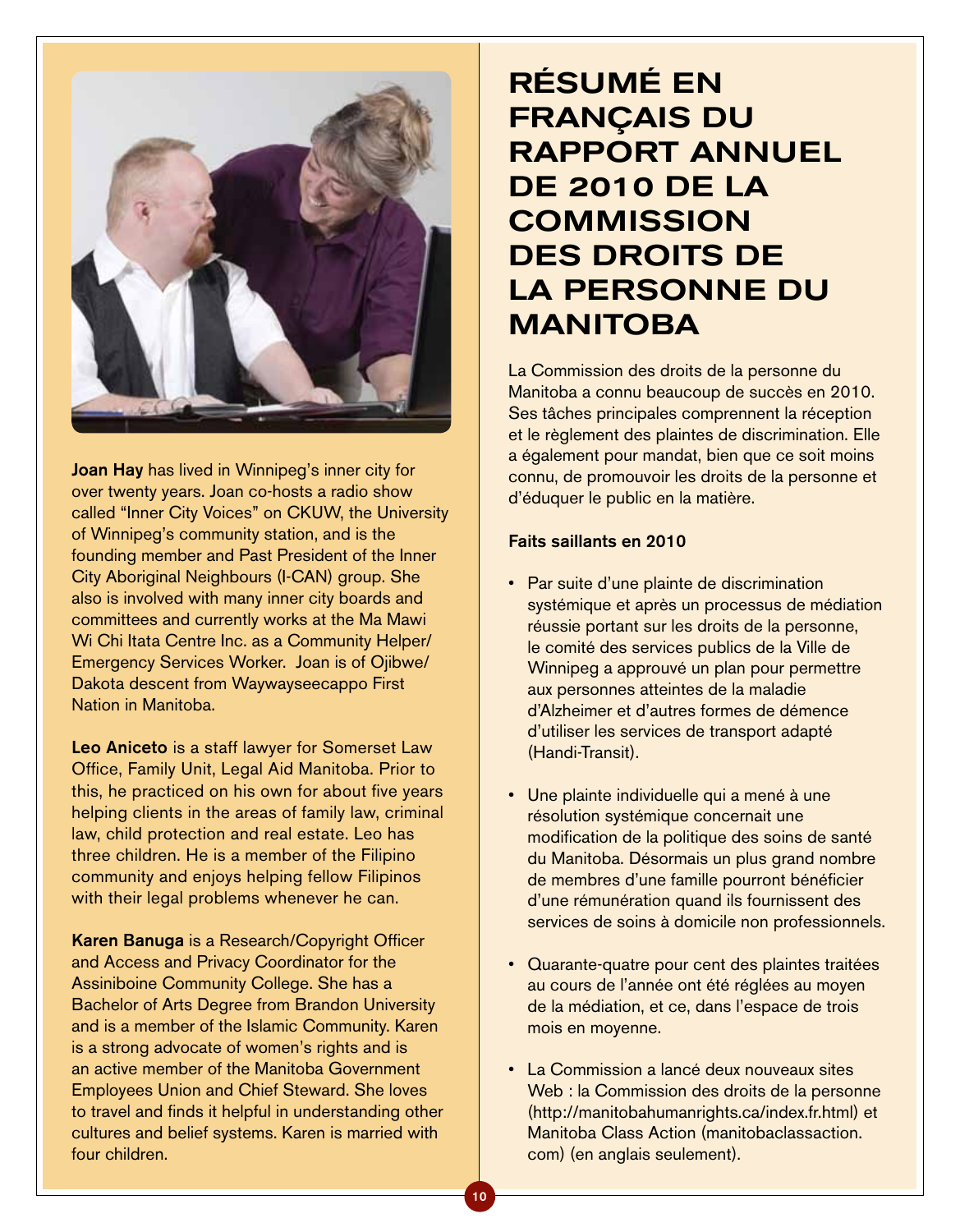- En observant les tendances à l'égard des plaintes portant sur les droits de la personne, la Commission a pu déterminer quels besoins en éducation existaient encore dans ce domaine. Un séminaire sur les problèmes de santé mentale dans les milieux de travail a été conçu en 2010.
- La Commission a tenu sa 10e conférence de sensibilisation de la jeunesse et a invité les chefs de file de l'organisation de Craig and Marc Kielburger, "*Me to We"*, à animer la séance de l'après-midi.
- La Commission des droits de la personne du Manitoba, le Treaty Relations Commission of Manitoba et la Commission Canadienne des Droits de la Personne ont formé une collaboration unique ayant pour but d'accroître la sensibilisation aux droits de la personne et aux droits issus des traités au Manitoba.
- Étant donné l'augmentation des plaintes de discrimination dans les milieux de travail basées sur la grossesse, la Commission a publié et à affiché en ligne de nouvelles lignes directrices pour les parents et les femmes enceintes.
- • La Commission des droits de la personne du Manitoba a été l'une des premières commissions canadiennes à publier des lignes directrices sur la discrimination fondée sur l'orientation sexuelle.

### Traitement des plaintes – Vue d'ensemble

Dépôt des plaintes – Le personnel responsable de l'accueil a reçu plus de 4 700 demandes d'information. Environ 9 % de celles-ci portaient directement sur le *Code*, et 19 % comprenait des demandes de littérature sur les droits de la personne. Ces demandes ont donné lieu à la création de 428 dossiers.

#### Processus de règlement préalable au dépôt

d'une plainte – Il s'agit d'un processus volontaire mené sous réserve de tous droits qui donne la possibilité aux médiateurs de la Commission de chercher à régler des différends avant le dépôt d'une plainte officielle pour discrimination. En 2010, 27 dossiers ont été résolus grâce à ce processus.

Médiation – Un total de 179 dossiers ont été confiés à trois médiateurs de la Commission à l'étape préalable à l'enquête ou durant l'enquête. Parmi ceuxci, 71 ont été réglés à l'étape préalable à l'enquête avec l'aide d'un médiateur ou pendant l'enquête. De ces règlements réussis, 55 ont été résolus à l'étape préalable à l'enquête et 16 durant l'enquête.

Enquête – L'équipe chargée des enquêtes a enquêté sur 177 plaintes officielles et rédigé un rapport d'évaluation préliminaire ou un rapport d'évaluation d'enquête sur 153 d'entre elles. La durée moyenne d'une enquête, y compris le temps consacré à la rédaction du rapport, a été de 8,8 mois. De plus, l'équipe des enquêteurs et les médiateurs ont rédigé 34 rapports sur des plaintes qui ont été retirées ou abandonnées.

Plaintes rejetées – En 2010, 122 plaintes ont été rejetées par le conseil des commissaires.

Médiation ordonnée par le conseil – Un total de 31 dossiers ont fait l'objet d'une médiation ordonnée par le conseil et 25 dossiers ont été réglés de plein gré à ce stade.

Arbitrage – Sept dossiers ont été soumis à l'arbitrage et deux audiences ont eu lieu bien que les décisions n'aient pas encore été rendues publiques.

Règlement avant l'arbitrage – Les avocats de la Commission tenteront une dernière fois de régler une affaire avant l'arbitrage. En 2010, un total de 5 dossiers qu'on avait renvoyés en arbitrage ont été réglés par les avocats avant l'audience prévue.

La Commission a fixé des buts et des objectifs futurs pour l'année à venir et pour plus loin encore.

La Commission des droits de la personne du Manitoba étudiera les possibilités pour incorporer le réseautage social dans sa stratégie de communications.

La Commission, ayant noté un besoin de renseignements sur les enquêtes pré-embauche et les droits de la personne, l'équité en matière d'emploi, et les droits et les responsabilités des locateurs et des corporations de condominiums, étudie la possibilité d'inclure ces sujets dans ses programmes d'éducation.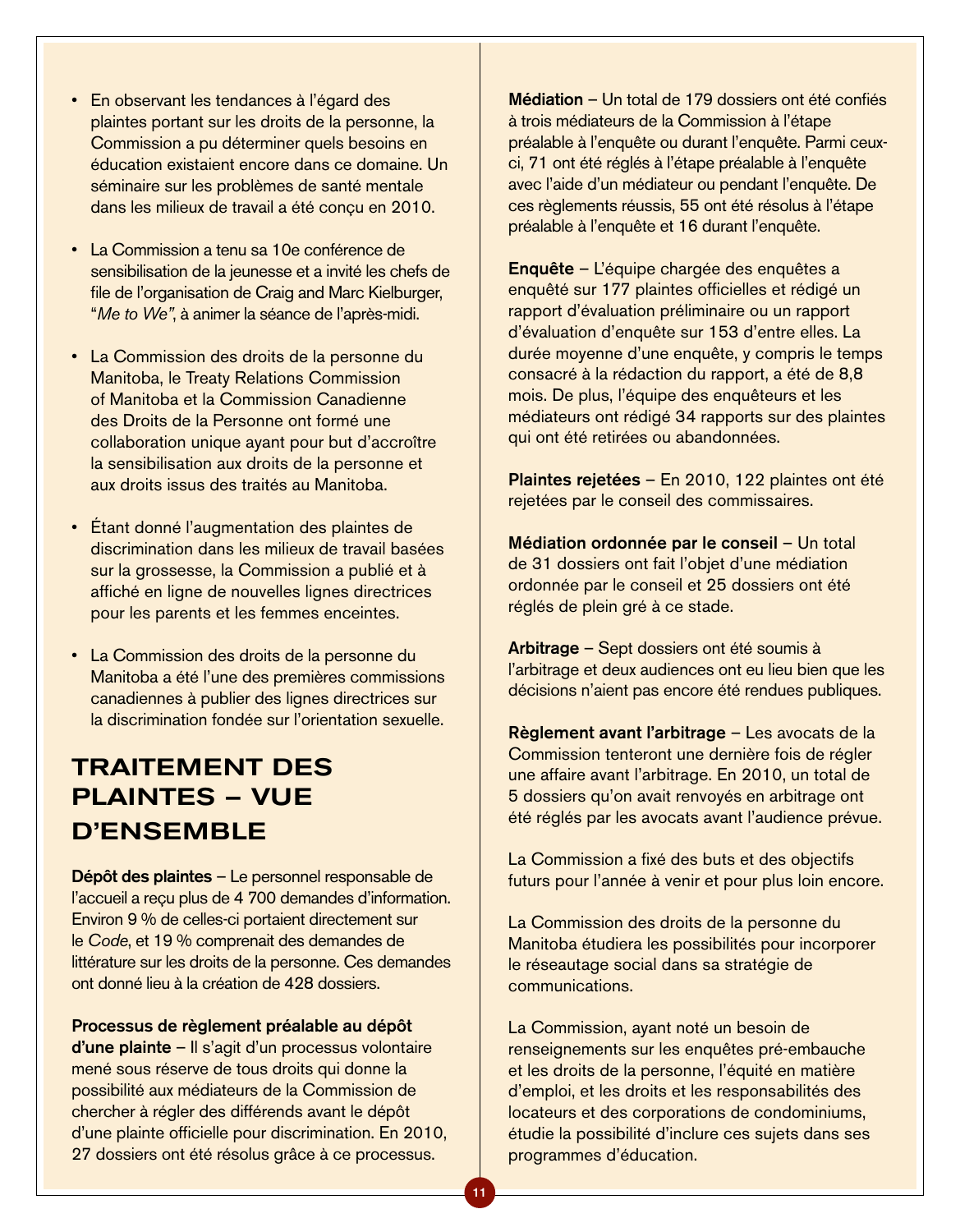## **STATISTICS**



| Area                                 | Pre-complaint<br><b>Resolution</b> | Pre-Board<br><b>Settlements</b> | Withdrawn /<br>Abandoned | <b>Dismissed by</b><br><b>Board</b> | Terminated /<br><b>Offer Found</b><br>Reasonable | <b>Settled</b><br><b>By Board</b><br><b>Directed</b><br><b>Mediation</b> | <b>Referred to</b><br>Adjudication | <b>Settled</b><br>Prior to<br>Adjudication |
|--------------------------------------|------------------------------------|---------------------------------|--------------------------|-------------------------------------|--------------------------------------------------|--------------------------------------------------------------------------|------------------------------------|--------------------------------------------|
| Age                                  | $\mathbf{1}$                       | 11                              | $\blacksquare$           | $\overline{7}$                      | $\mathbf{1}$                                     | $\mathsf{o}$                                                             | $\mathbf 0$                        | $\mathbf 0$                                |
| Ancestry                             | $\overline{2}$                     | 6                               | 8                        | 19                                  | 0                                                | 0                                                                        | 0                                  | 0                                          |
| National Origin                      | $\mathbf 0$                        | $\mathbf{1}$                    | $\overline{2}$           | $\overline{4}$                      | $\mathbf{0}$                                     | $\mathsf{O}$                                                             | $\mathbf 0$                        | $\mathbf 0$                                |
| Ethnic Origin                        | $\mathsf{o}$                       | $\Omega$                        | $\Omega$                 | $\Omega$                            | 0                                                | 0                                                                        | 0                                  | 0                                          |
| <b>Disability</b>                    | 13                                 | 31                              | 15                       | 38                                  | $\mathbf{1}$                                     | 18                                                                       | 6                                  | $\overline{2}$                             |
| Marital/Family                       | -1                                 | 3                               | 3                        | 11                                  | 0                                                | 3                                                                        | 1                                  | 3                                          |
| <b>Political Belief</b>              | $\mathbf 0$                        | $\mathbf{1}$                    | $\mathbf 0$              | $\overline{2}$                      | $\mathbf 0$                                      | $\mathbf 0$                                                              | $\mathbf{O}$                       | $\mathbf 0$                                |
| Religion                             | 0                                  | 0                               | 0                        | 8                                   | $\mathsf{o}$                                     | 0                                                                        | 0                                  | $\mathsf{o}$                               |
| Sex (including<br>Pregnancy)         | $\overline{7}$                     | 12                              | 3                        | 22                                  | $\Omega$                                         | 3                                                                        | $\mathbf 0$                        | $\mathbf 0$                                |
| Gender Determined<br>Characteristics |                                    | $\Omega$                        | $\Omega$                 | $\Omega$                            | $\Omega$                                         | 0                                                                        | $\Omega$                           | $\Omega$                                   |
| Sexual<br>Orientation                |                                    | $\Omega$                        |                          | 8                                   | $\Omega$                                         |                                                                          | $\mathsf{O}\xspace$                | $\mathbf 0$                                |
| Source of<br>Income                  |                                    | 0                               | 0                        | 1                                   | 0                                                | 0                                                                        | 0                                  | 0                                          |
| Other                                | $\Omega$                           | 6                               | $\mathbf{1}$             | $\overline{2}$                      | $\Omega$                                         | $\mathsf{O}$                                                             | $\mathbf 0$                        | $\Omega$                                   |
| <b>TOTALS</b>                        | 27                                 | 71                              | 34                       | 122                                 | 2                                                | 25                                                                       | 7                                  | 5                                          |

#### Files Closed by Grounds up to December 31, 2010

Total Complaints by Grounds December 31, 2010 294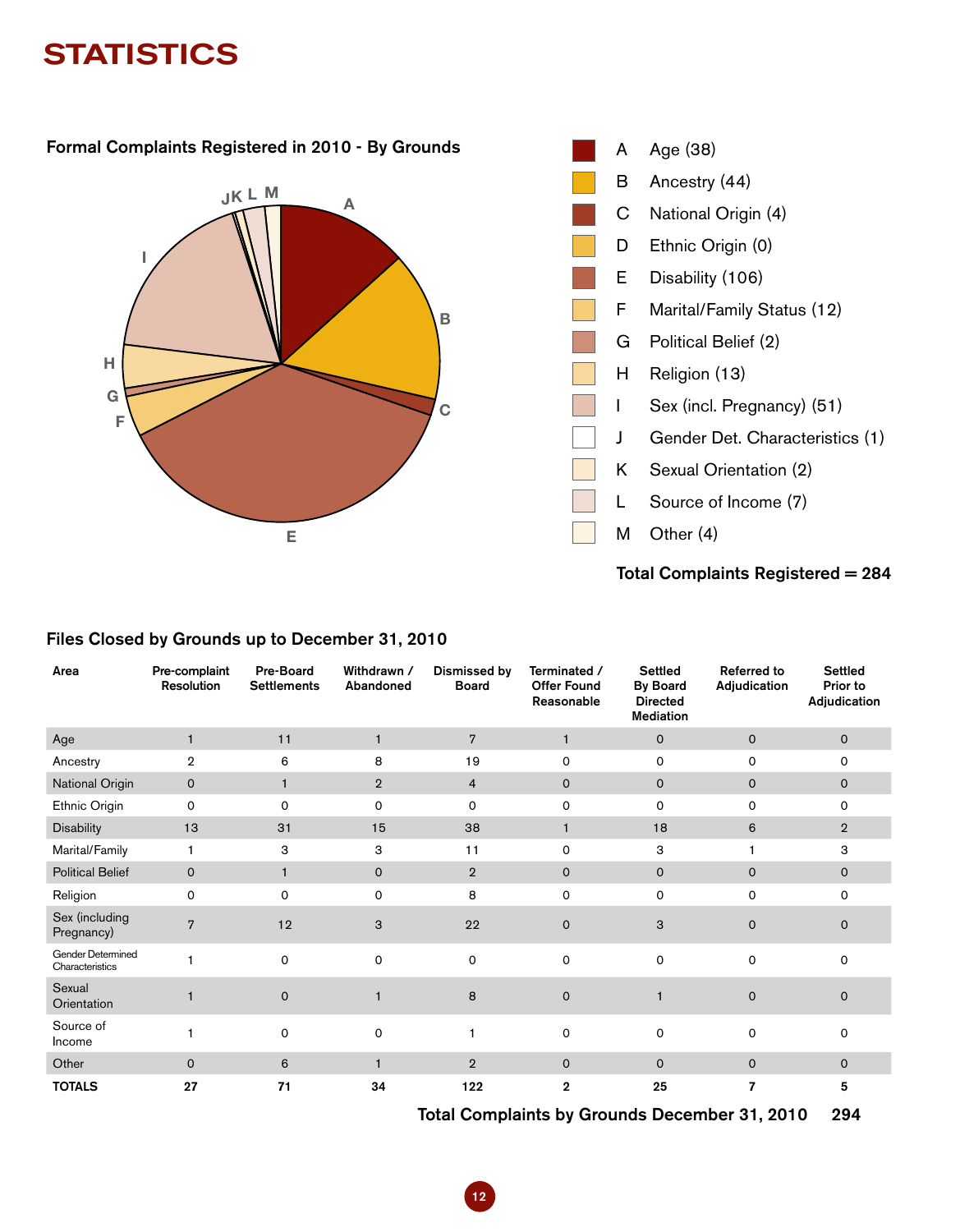#### Formal Complaints Registered in 2010 - By Area



#### Files Closed by Area up to December 31, 2010

| Area          | Pre-complaint<br>Resolution | <b>Pre-Board</b><br><b>Settlements</b> | Withdrawn /<br>Abandoned | Dismissed by<br><b>Board</b> | <b>Terminated</b><br>Other /<br><b>Offer Found</b><br>Reasonable | <b>Settled</b><br><b>By Board</b><br><b>Directed</b><br><b>Mediation</b> | <b>Referred to</b><br>Adjudication | Settled<br>Prior to<br>Adjudication |
|---------------|-----------------------------|----------------------------------------|--------------------------|------------------------------|------------------------------------------------------------------|--------------------------------------------------------------------------|------------------------------------|-------------------------------------|
| Services      | 7                           | $\overline{4}$                         | $\overline{4}$           | 46                           |                                                                  | $\overline{2}$                                                           | $\overline{2}$                     |                                     |
| Employment    | 19                          | 66                                     | 27                       | 74                           |                                                                  | 23                                                                       | $\overline{4}$                     | 3                                   |
| Contracts     | $\mathbf 0$                 | $\mathbf 0$                            | $\mathbf 0$              | $\mathbf 0$                  | $\mathbf{0}$                                                     | $\mathbf 0$                                                              | $\mathbf 0$                        | $\mathbf 0$                         |
| Housing       |                             |                                        | 3                        | $\overline{2}$               | 0                                                                | 0                                                                        |                                    |                                     |
| Other         | $\mathbf 0$                 | $\mathbf 0$                            | $\mathbf 0$              | $\mathbf 0$                  | $\mathbf{0}$                                                     | 0                                                                        | $\mathbf 0$                        | $\mathbf 0$                         |
| <b>TOTALS</b> | 27                          | 71                                     | 34                       | 122                          | $\mathbf 2$                                                      | 25                                                                       |                                    | 5                                   |

#### Total Complaints by Area December 31, 2010 294

#### Formal Complaints Registered in 2010 - By Nature of Allegations





#### Total Complaints Registered = 284

### Files Closed by Nature of Allegation December 31, 2010

| <b>Nature of Allegation</b> | <b>Number of Complaints</b> |
|-----------------------------|-----------------------------|
| Sexual Harassment           | 12                          |
| Other Harassment            | 13                          |
| Reasonable Accommodation    | 74                          |
| Differential Treatment      | 186                         |
| Reprisal                    | 8                           |

### Total Complaints by Nature of Allegation 294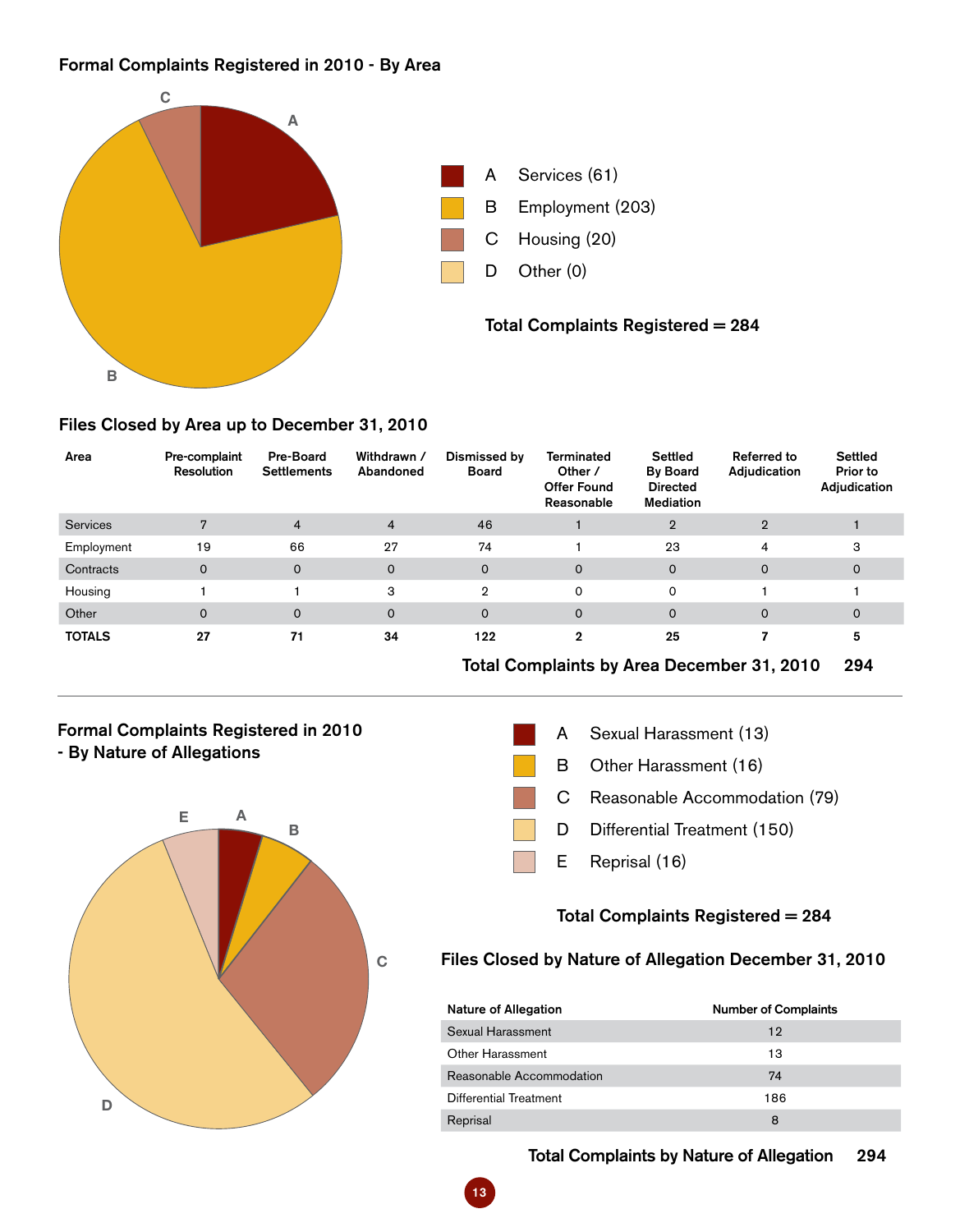## MANITOBA HUMAN RIGHTS COMMISSION ORGANIZATION CHART • 2010



14